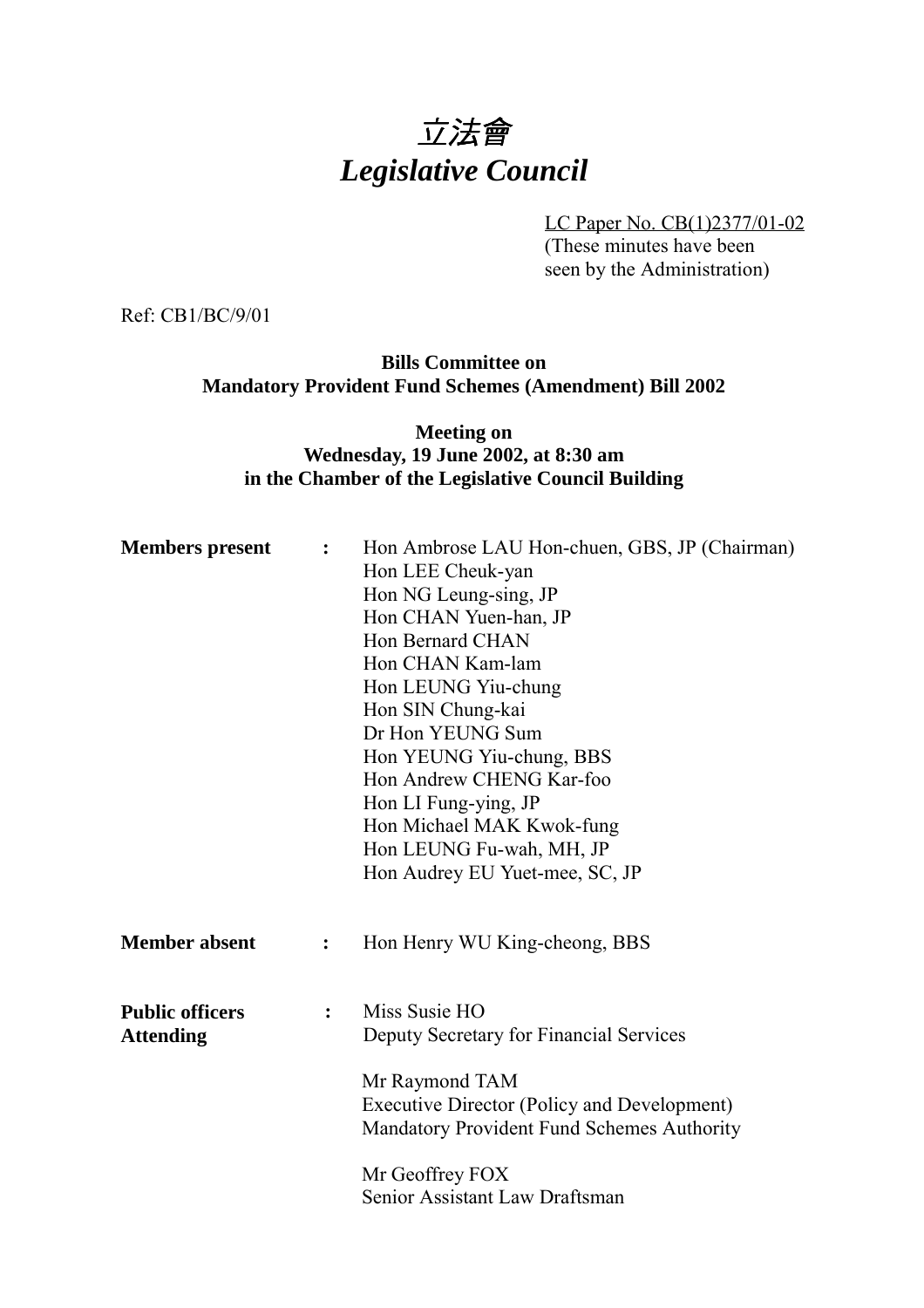Ms Marie SIU Senior Government Counsel

| <b>Clerk in attendance</b> | $\ddot{\cdot}$ | Miss Polly YEUNG<br>Chief Assistant Secretary (1)3 |
|----------------------------|----------------|----------------------------------------------------|
| <b>Staff in attendance</b> | $\ddot{\cdot}$ | Miss Connie FUNG<br>Assistant Legal Adviser 3      |
|                            |                | Miss Yvonne YU<br>Senior Assistant Secretary (1)4  |

#### **I. Meeting with the Administration**

#### Matters arising

| LC Paper No. $CB(1)2029/01-02(01)$ | - The Administration's response to the |
|------------------------------------|----------------------------------------|
|                                    | issues arising from the meetings held  |
|                                    | on 11 June 2002 and 12 June 2002,      |
|                                    | and the relevant draft Committee       |
|                                    | Stage Amendments (CSAs)                |
|                                    |                                        |

- LC Paper No. CB(1)2029/01-02(02) Letter dated 13 June 2002 from Assistant Legal Adviser 3 (ALA3) to the Administration to seek further clarification on proposed section 43B(3) relating to offences by employers who failed to enrol relevant employees into MPF schemes and on the drafting of proposed section 43(B)4 which deals with the six-month time-bar for prosecution of offences
- LC Paper No. CB(1)2029/01-02(03) The Administration's response dated 17 June 2002 to ALA3's letter dated 13 June 2002
- LC Paper No.  $CB(1)2052/01-02(01)$  A marked-up table prepared by the Legal Service Division setting out the relevant existing provisions of the Mandatory Provident Fund Schemes Ordinance (Cap. 485), amendments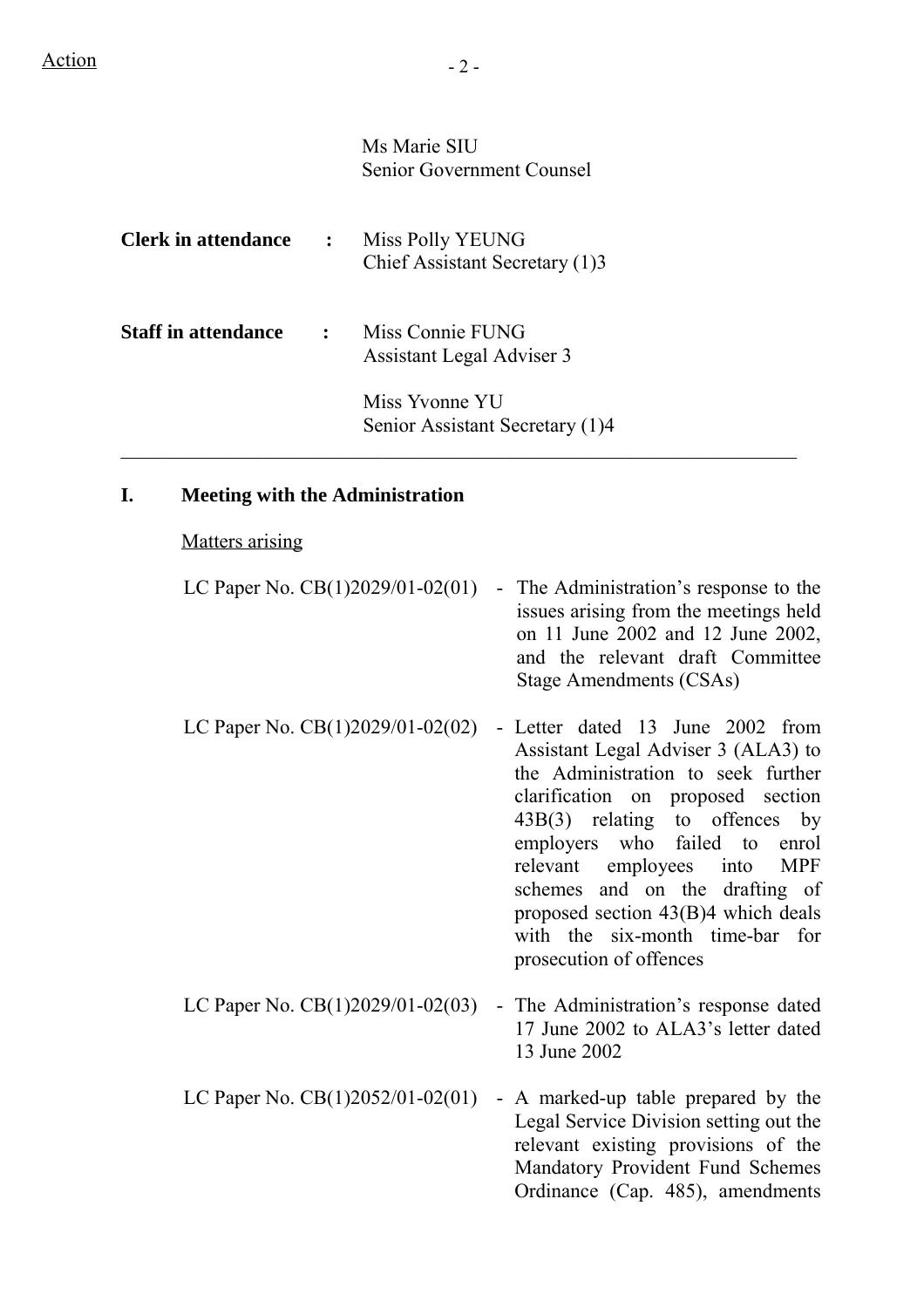proposed by the Mandatory Provident Fund Schemes (Amendment) Bill 2002 and CSAs proposed by the Administration to relevant provisions in the Bill

# Clause by clause examination of the Bill

*The Bill and related papers previously issued*

| LC Paper No. CB(3)560/01-02        | - The Bill                                                                                                                                                                                              |
|------------------------------------|---------------------------------------------------------------------------------------------------------------------------------------------------------------------------------------------------------|
| LC Paper No. $CB(1)1833/01-02(02)$ | - Marked-up copy of the Bill<br>prepared by the Legal Service<br>Division                                                                                                                               |
| File Ref: G4/49C(2002)V            | - The Legislative Council Brief on<br>the Bill issued by the Financial<br>Services Bureau on 17 April 2002                                                                                              |
| LC Paper No. $CB(1)1986/01-02(01)$ | - Letter dated 30 May 2002 from<br>Assistant Legal Adviser 3 on the<br><b>Bill to the Administration</b>                                                                                                |
|                                    | LC Paper No. $CB(1)$ 1986/01-02(02) - The Administration's response<br>dated 8 June 2002 to LC Paper No.<br>$CB(1)1986/01-02(01)$                                                                       |
| LC Paper No. $CB(1)2027/01-02(01)$ | - Letter dated 5 June 2002 from<br>ALA3 to the Administration for<br>clarification on proposed section<br>$12(2B)(a)$ relating to the proposed<br>use of the interest derived from<br>monies-in-transit |
| LC Paper No. $CB(1)2027/01-02(02)$ | Administration's response<br>- The<br>dated 11 June 2002 to ALA3's<br>letter dated 5 June 2002                                                                                                          |
| LC Paper No. LS83/01-02            | - The Legal Service Division Report<br>on the Bill                                                                                                                                                      |
|                                    | LC Paper No. $CB(1)1792/01-02(01)$ - Extract of the minutes of the<br>meeting of the Financial Affairs<br>Panel on 7 January 2002 re-<br>circulated                                                     |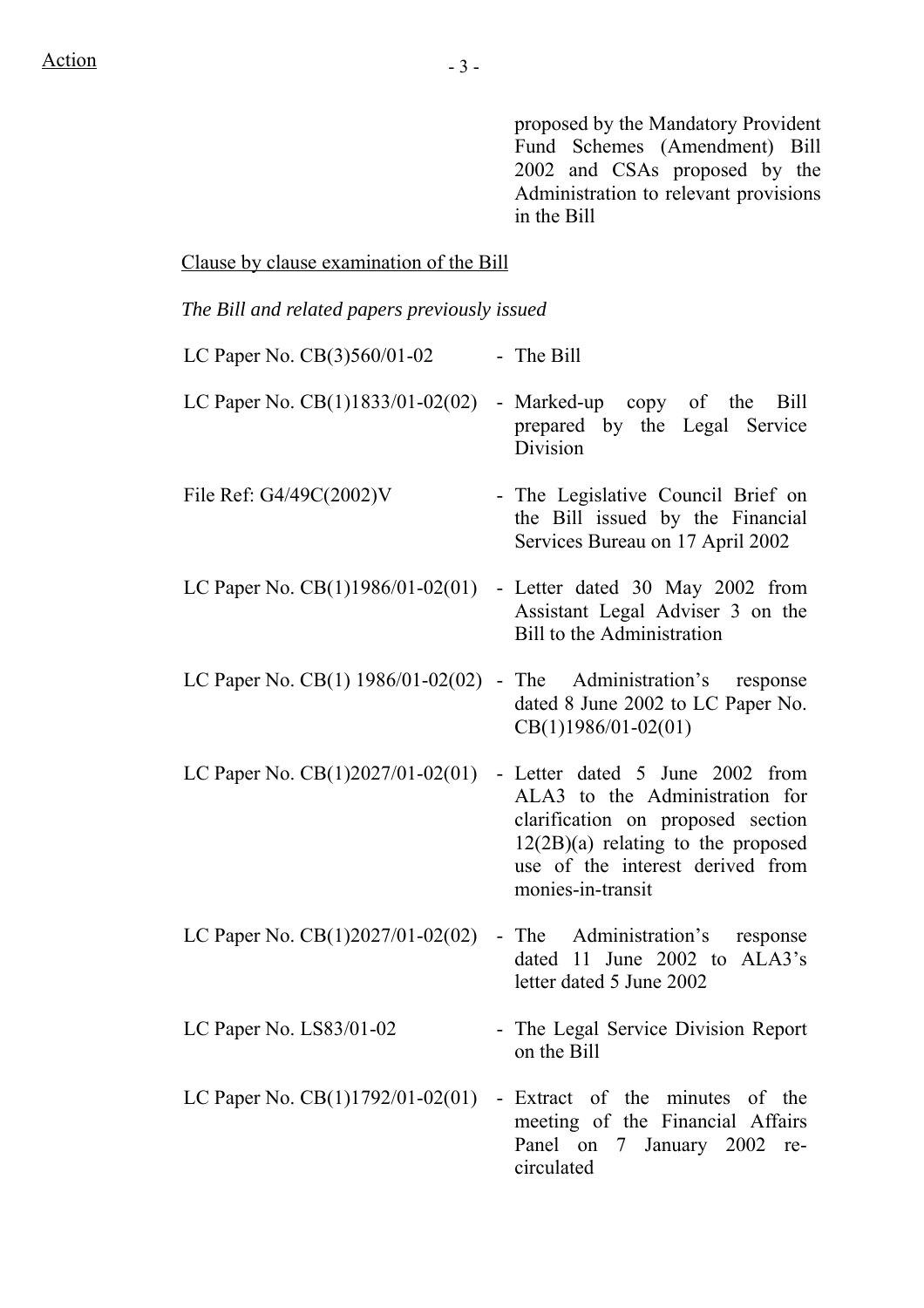| LC Paper No. $CB(1)716/01-02(04)$                                             | - Discussion paper provided by the<br>Administration for the meeting of<br>the Financial Affairs Panel on 7<br>January 2002                                                                                                                  |
|-------------------------------------------------------------------------------|----------------------------------------------------------------------------------------------------------------------------------------------------------------------------------------------------------------------------------------------|
| LC Paper No. CB(1)1985/01-02                                                  | - The Administration's response to<br>the issues arising from the meeting<br>held on 3 June 2002                                                                                                                                             |
| LC Paper No. CB(1) $1992/01 - 02(01)$                                         | - Illustrative examples on the current<br>and proposed arrangement for<br>employees' contribution holidays,<br>and on the generic minimum and<br>maximum relevant income level, as<br>requested by members at the<br>meeting on 11 June 2002 |
| The Committee deliberated (Index of proceedings attached at <b>Annex A</b> ). |                                                                                                                                                                                                                                              |

2. The Administration undertook to take the following actions and provide information as appropriate:

Further CSAs being prepared by the Administration

[Sections 13 and 14 of the Schedule to the Bill - proposed sections 145(7A) and 146(9A) of the Mandatory Provident Fund Schemes (General) Regulation] ; and [Section 20 of the Schedule to the Bill - proposed section  $8(1)$  of the Schedule 1 to the Mandatory Provident Fund Schemes (General) Regulation]

(a) The Administration reported at the meeting that it was preparing CSAs which sought to further clarify the above provisions. At a member's request, the Administration would provide the relevant existing provisions and the CSAs proposed by the Administration to such provisions to facilitate members' reference.

### Consequential CSA which might be moved by the Administration [Clause  $1(3)$ ]

(b) As the implementation of the accountability system would result in the re-organization of a number of policy bureaux including the Financial Services Bureau, the Administration advised that it might need to move a consequential CSA to reflect the new nomenclature of the Head of Bureau after the relevant resolution to effect the transfer

Admin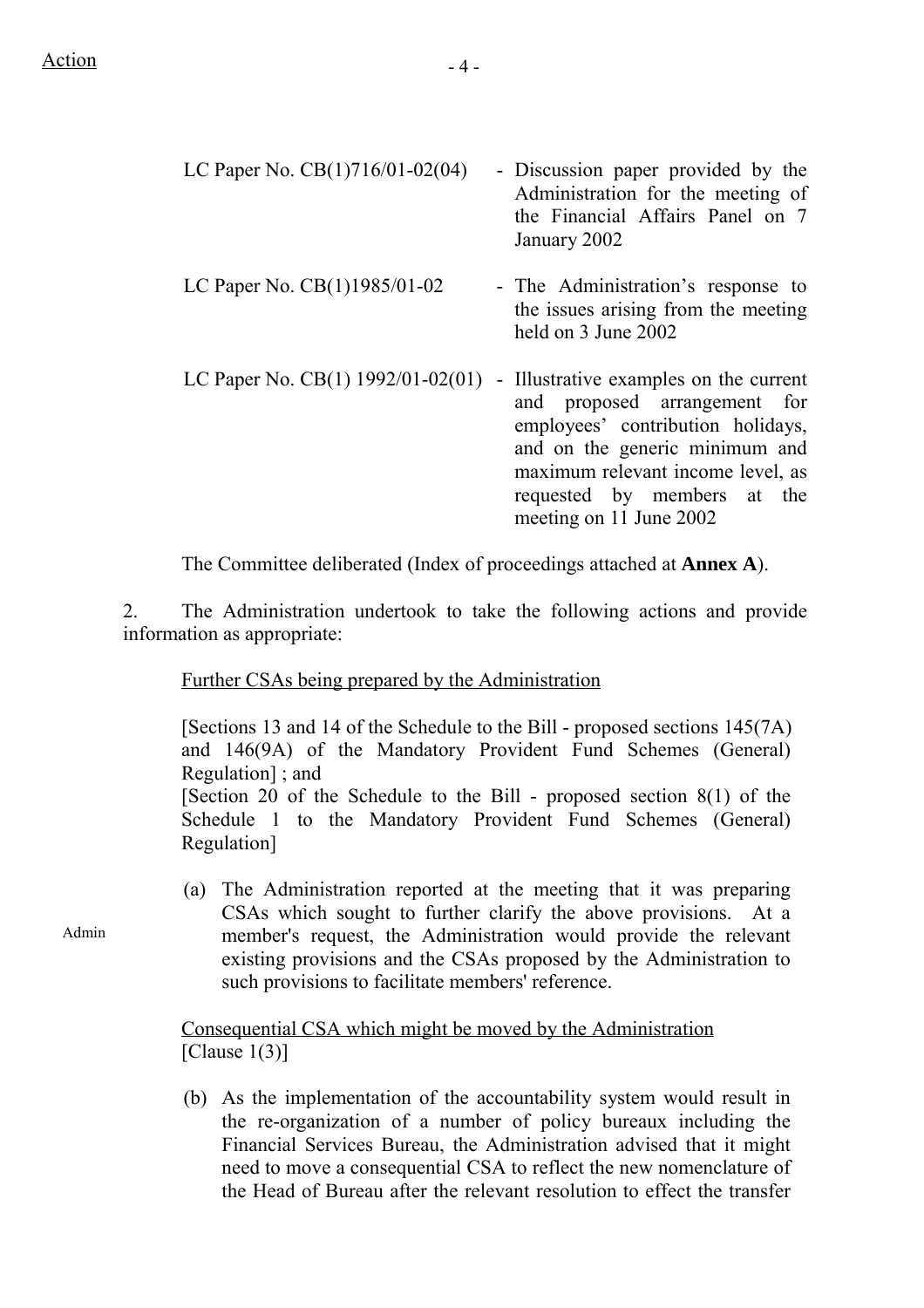$Action$   $-5$  -

| Admin |              | of statutory functions under section 54A of Cap 1 had been passed by<br>the Legislative Council on 19 June 2002. The Administration would<br>provide the relevant CSA for members' reference as soon as possible.                                                                                                                                                                                                                                                                                                                                                                                                                                                                                                       |
|-------|--------------|-------------------------------------------------------------------------------------------------------------------------------------------------------------------------------------------------------------------------------------------------------------------------------------------------------------------------------------------------------------------------------------------------------------------------------------------------------------------------------------------------------------------------------------------------------------------------------------------------------------------------------------------------------------------------------------------------------------------------|
| Admin |              | The Administration would provide the CSAs under (a) and (b) not<br>later than 21 June 2002 for members' consideration at the meeting on<br>24 June 2002. The Chairman also invited Mr Andrew CHENG to<br>provide his proposed CSA early for members' consideration.                                                                                                                                                                                                                                                                                                                                                                                                                                                     |
|       |              | Minimum level of relevant income for Mandatory Provident Fund (MPF)<br>contributions (Clause 12 - proposed Schedule 2)                                                                                                                                                                                                                                                                                                                                                                                                                                                                                                                                                                                                  |
| Admin |              | Members noted that if the minimum level of relevant income for MPF<br>(c)<br>contributions was adjusted from \$4,000 to \$6,000 per month, the<br>reduction in MPF contributions in the first year would amount to less<br>than 2.5% of the total annual contribution, or some \$583 million, but<br>the effect on the increase in consumer spending was estimated at<br>about 0.01 of a percentage point of private consumption expenditure<br>or Gross Domestic Product in the year of incidence. At a member's<br>request, the Administration said that the Government Economist<br>would be consulted on whether more specific economic analysis on<br>the impact on the consumption expenditure could be provided. |
|       |              | Age profiles of MPF scheme members                                                                                                                                                                                                                                                                                                                                                                                                                                                                                                                                                                                                                                                                                      |
| Admin |              | (d) At the meeting on 11 June 2002, a member requested a further<br>breakdown of the age profile of $\geq$ 30 and <50 into two categories: first,<br>$\geq$ 30 and <40, second, $\geq$ 40 and <50, as well as the relevant income<br>profiles of the age groups. The Mandatory Provident Fund Schemes<br>Authority would explore the feasibility of providing the requested<br>information in consultation with the trustee industry.                                                                                                                                                                                                                                                                                   |
|       | $\mathbf{I}$ | Any other business                                                                                                                                                                                                                                                                                                                                                                                                                                                                                                                                                                                                                                                                                                      |
|       | 3.           | The Committee agreed that the meeting originally scheduled for 21 June<br>2002 at 10:45 am would not be held and the next meeting would be held on Monday,                                                                                                                                                                                                                                                                                                                                                                                                                                                                                                                                                              |

24 June 2002 at 4:30 pm to continue discussion with the Administration.

*(Post-meeting note:* Members were informed of the above re-scheduling of meeting vide LC Paper No. CB(1)2050/01-02 dated 19 June 2002.)

4. There being no other business, the meeting ended at 9:50 am.

Legislative Council Secretariat 30 July 2002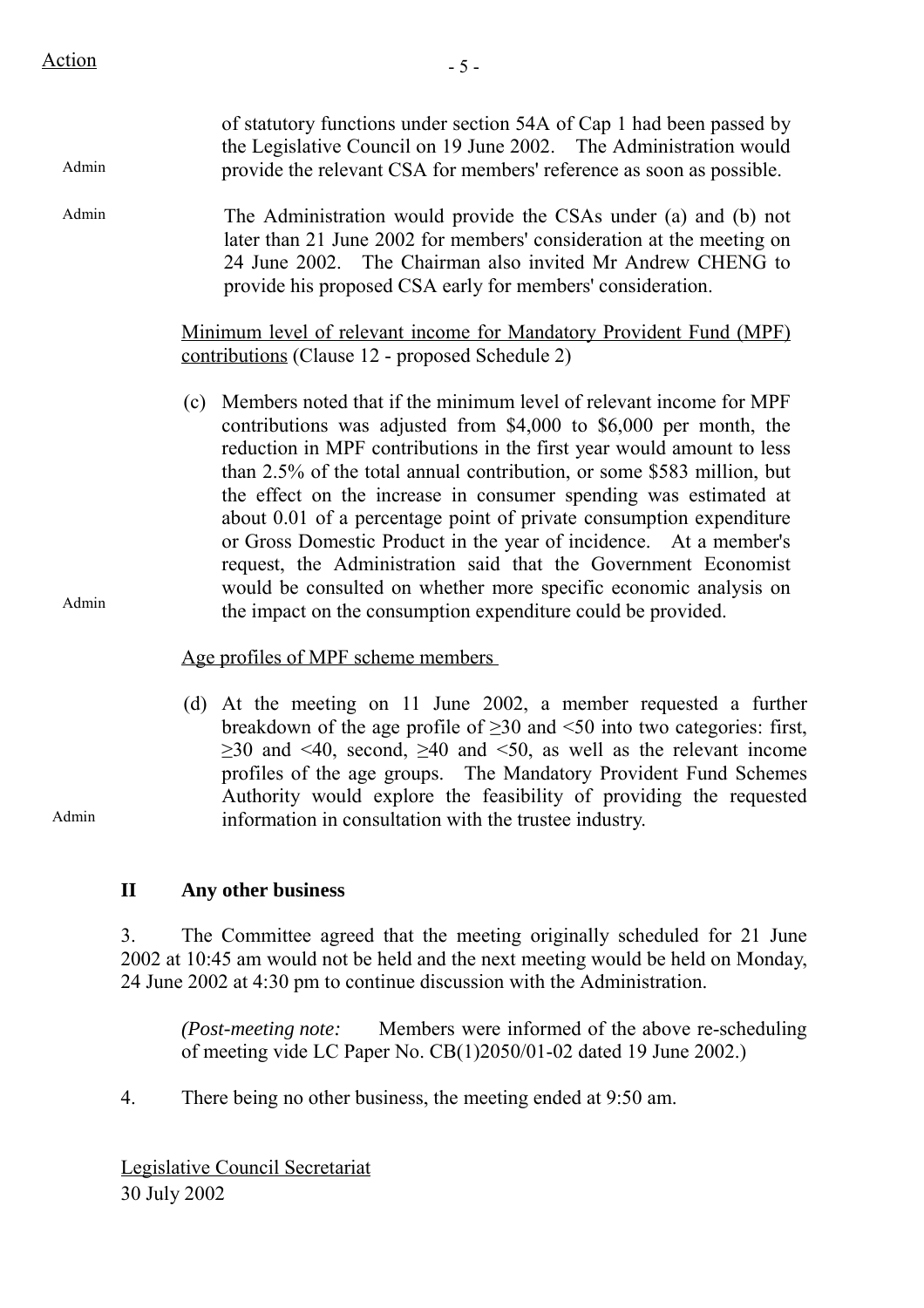## **Proceedings of the meeting of the Bills Committee on Mandatory Provident Fund Schemes (Amendment) Bill 2002**

# **on Wednesday, 19 June 2002 at 8:30 am in the Chamber of the Legislative Council Building**

| <b>Time</b>          | <b>Speaker</b>                                                   | Subject(s)                                                                                                                                                                                                                                                                                                                                                                                                                                                                                                                    | <b>Action</b><br>required |
|----------------------|------------------------------------------------------------------|-------------------------------------------------------------------------------------------------------------------------------------------------------------------------------------------------------------------------------------------------------------------------------------------------------------------------------------------------------------------------------------------------------------------------------------------------------------------------------------------------------------------------------|---------------------------|
| $000000 -$<br>000119 | Chairman<br>Mandatory Provident Fund<br>Schemes Authority (MPFA) | Clause by clause examination of<br>the Bill<br>Clause 13<br>- Section 9 of Schedule to the Bill                                                                                                                                                                                                                                                                                                                                                                                                                               |                           |
| $000119 -$<br>000202 | Chairman<br>Administration                                       | - Section 10 of Schedule to the Bill                                                                                                                                                                                                                                                                                                                                                                                                                                                                                          |                           |
| $000202 -$<br>000307 | Chairman<br><b>MPFA</b>                                          | - Section 11 of Schedule to the Bill                                                                                                                                                                                                                                                                                                                                                                                                                                                                                          |                           |
| $000307 -$<br>000356 | Chairman<br><b>MPFA</b>                                          | - Section 12 of Schedule to the Bill                                                                                                                                                                                                                                                                                                                                                                                                                                                                                          |                           |
| $000356 -$<br>000749 | Chairman<br><b>MPFA</b>                                          | - Section 13 of Schedule to the Bill                                                                                                                                                                                                                                                                                                                                                                                                                                                                                          |                           |
| $000749 -$<br>000837 | Chairman<br><b>MPFA</b>                                          | - Section 14 of Schedule to the Bill                                                                                                                                                                                                                                                                                                                                                                                                                                                                                          |                           |
| $000837 -$<br>000920 | Chairman<br><b>MPFA</b>                                          | - Section 15 of Schedule to the Bill                                                                                                                                                                                                                                                                                                                                                                                                                                                                                          |                           |
| $000920 -$<br>001035 | Chairman<br><b>MPFA</b>                                          | - Section 16 of Schedule to the Bill                                                                                                                                                                                                                                                                                                                                                                                                                                                                                          |                           |
| $001035 -$<br>001749 | Chairman<br><b>MPFA</b><br>Mr LEUNG Yiu-chung<br>Ms LI Fung-ying | - Section 17 of Schedule to the Bill<br>- Claim for payment on ground of<br>total incapacity<br>- Flexibility of requiring a scheme<br>member to provide the trustee<br>with<br>medical<br>certificate<br>a<br>certifying<br>that<br>he<br>was<br>permanently unfit to perform the<br>work<br>- Reasons for requiring the scheme<br>member to be unemployed for<br>more than 7 years if he was<br>unable to provide a letter from<br>his past employer certifying that<br>their contract of employment had<br>been terminated |                           |
| $001749 -$<br>001940 | Chairman<br><b>MPFA</b>                                          | - Section 18 of Schedule to the Bill                                                                                                                                                                                                                                                                                                                                                                                                                                                                                          |                           |
| $001940 -$<br>002117 | Chairman<br><b>MPFA</b>                                          | - Section 19 of Schedule to the Bill                                                                                                                                                                                                                                                                                                                                                                                                                                                                                          |                           |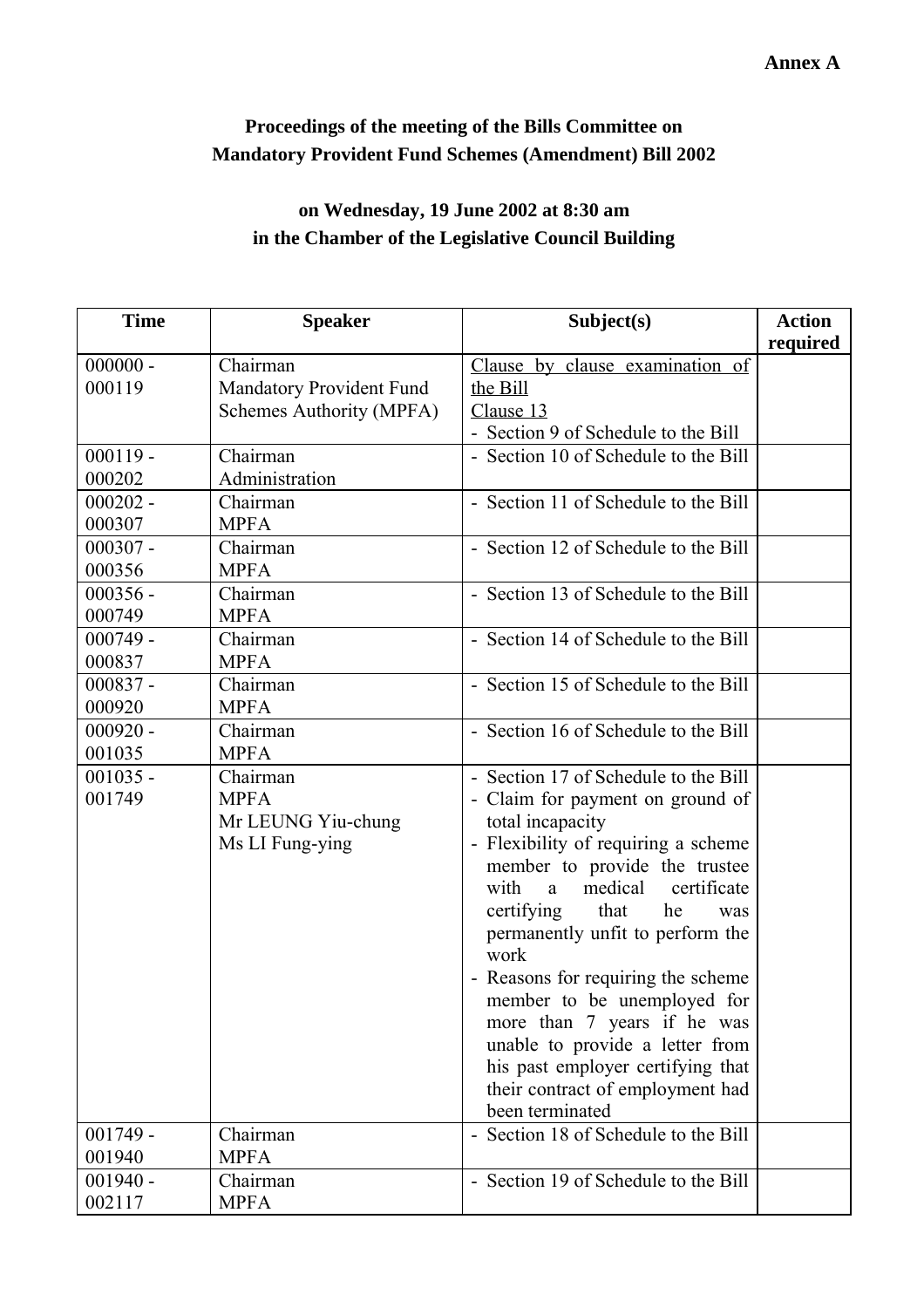| <b>Time</b> | <b>Speaker</b>                 | Subject(s)                                | <b>Action</b> |
|-------------|--------------------------------|-------------------------------------------|---------------|
|             |                                |                                           | required      |
| $002117 -$  | $\overline{\text{Chairman}}$   | - Section 20 of Schedule to the Bill      |               |
| 002345      | <b>MPFA</b>                    |                                           |               |
| $002345 -$  | Chairman                       | - Section 21 of Schedule to the Bill      |               |
| 002517      | <b>MPFA</b>                    |                                           |               |
| $002517 -$  | Chairman                       | - Section 22 of Schedule to the Bill      |               |
| 002754      | <b>MPFA</b>                    |                                           |               |
| $002754 -$  | Chairman                       | - Section 23 of Schedule to the Bill      |               |
| 002914      | <b>MPFA</b>                    |                                           |               |
| $002914 -$  | Chairman                       | - Section 24 of Schedule to the Bill      |               |
| 002956      | <b>MPFA</b>                    |                                           |               |
| $002956 -$  | $\overline{\text{Chairman}}$   | - Section 25 of Schedule to the Bill      |               |
| 003020      | <b>MPFA</b>                    |                                           |               |
| $003020 -$  | Chairman                       | - Section 26 of Schedule to the Bill      |               |
| 003103      | <b>MPFA</b>                    |                                           |               |
| $003103 -$  | Chairman                       | Clause 14                                 |               |
| 003526      | <b>MPFA</b>                    |                                           |               |
| $003526 -$  | Chairman                       | Committee<br>Draft<br><b>Stage</b>        |               |
| 004326      | Administration                 | Amendments (CSAs) proposed by             |               |
|             |                                | the Administration                        |               |
|             |                                | (LC Paper Nos. CB(1)2029/01-              |               |
|             |                                | $02(01)$ and CB(1)2052/01-02(01))         |               |
| $004326 -$  | Mr Andrew CHENG                | - CSA to the Chinese text of              |               |
| 004532      | Administration                 | proposed section 164 of the               |               |
|             |                                | Mandatory Provident<br>Fund               |               |
|             |                                | Schemes (General) Regulation              |               |
|             |                                | (the Regulation)                          |               |
| $004532 -$  | Chairman                       | - The Administration's response to        |               |
| 005120      | Administration                 | the issues arising from the               |               |
|             | <b>MPFA</b>                    | meetings held on 11 June 2002             |               |
|             |                                | and 12 June 2002 (LC Paper No.            |               |
|             |                                | $CB(1)2029/01-02(01))$                    |               |
|             |                                | - Further CSAs being prepared by          |               |
|             |                                | the Administration                        |               |
|             |                                | [Sections 13 and 14 of Schedule]          |               |
|             |                                | to the Bill - proposed sections           |               |
|             |                                | 145(7A) and 146(9A) of the                |               |
|             |                                | Regulation; and                           |               |
|             |                                | Section 20 of Schedule to the Bill        |               |
|             |                                | proposed section $8(1)$<br>of             |               |
|             |                                | Schedule 1 to the Regulation]             |               |
|             |                                | (LC Paper No. CB(1)2029/01-               |               |
|             |                                | 02(01)                                    |               |
|             |                                |                                           |               |
| $005120 -$  | Miss CHAN Yuen-han<br>Chairman | <b>CHAN</b><br>- Miss<br>requested<br>the | Admin         |
| 005601      |                                | Administration to provide the             |               |
|             | Mr Andrew CHENG                | relevant<br>existing provisions           |               |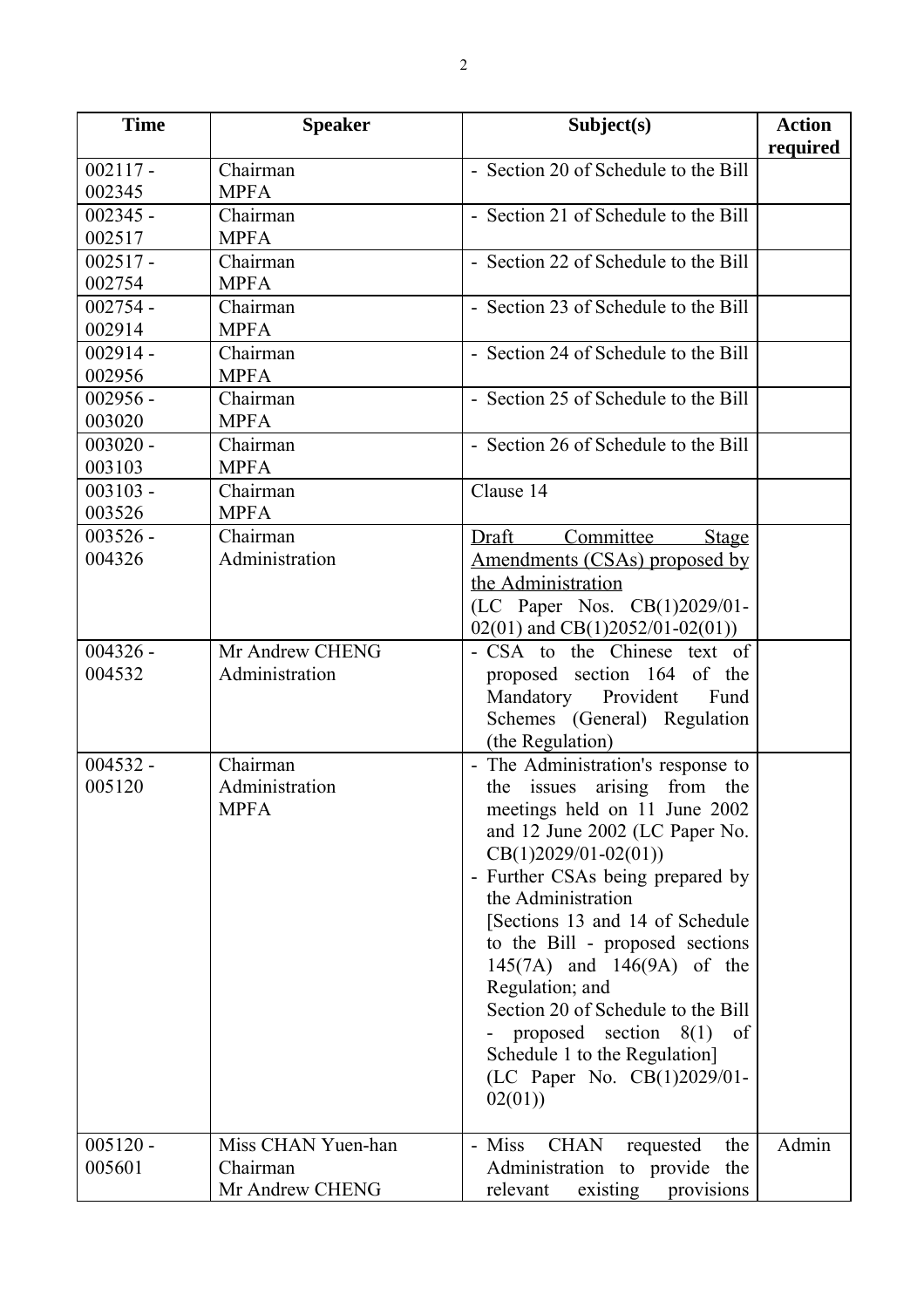| <b>Time</b>          | <b>Speaker</b>                             | Subject(s)                                                                                                                                                                                                                                                                                                                                                                                                                                                                                                                                  | <b>Action</b>  |
|----------------------|--------------------------------------------|---------------------------------------------------------------------------------------------------------------------------------------------------------------------------------------------------------------------------------------------------------------------------------------------------------------------------------------------------------------------------------------------------------------------------------------------------------------------------------------------------------------------------------------------|----------------|
|                      |                                            |                                                                                                                                                                                                                                                                                                                                                                                                                                                                                                                                             | required       |
|                      | <b>MPFA</b>                                | vis-a-vis the proposed CSAs to<br>facilitate members' reference<br>- Further<br>qualification<br>of<br>"remittance statement" as "the<br>remittance statement in respect of<br>contribution period<br>the<br>that<br>ended immediately following the<br>employees' cessation of the<br>employment"                                                                                                                                                                                                                                          |                |
| $005601 -$<br>005948 | Mr CHAN Kam-lam<br><b>MPFA</b><br>Chairman | - Further clarification of "an index-<br>tracking collective investment<br>scheme" as the one "approved by<br><b>MPFA</b><br>for the purposes of<br>section 6A of Schedule 1 to the<br>Regulation"                                                                                                                                                                                                                                                                                                                                          |                |
| $005948 -$<br>010043 | Administration<br>Chairman                 | - As the implementation of the<br>accountability system<br>would<br>result in the re-organization of<br>the Financial Services Bureau,<br>the Administration might need to<br>move a consequential CSA to<br>reflect the new nomenclature of<br>the Head of Bureau after the<br>relevant resolution to effect the<br>transfer of statutory functions<br>under section 54A of Cap. 1 had<br>been passed by the LegCo on 19<br>June 2002<br>- The<br>Administration<br>would<br>provide the relevant CSA for<br>members' reference as soon as | Admin<br>Admin |
| $010043 -$<br>010352 | Mr Andrew CHENG<br>Administration          | possible<br>Discussion on policy issues<br>- Mr CHENG noted that according<br>to the Administration, if the<br>minimum level of relevant<br>income for MPF contributions<br>was adjusted from \$4,000 to<br>\$6,000 per month, the reduction<br>in MPF contributions in the first<br>year would amount to less than<br>of<br>the<br>$2.5\%$<br>total<br>annual<br>contribution, or<br>\$583<br>some<br>million, but the effect on the<br>increase in consumer spending<br>was estimated at about 0.01 of a<br>percentage point of private   |                |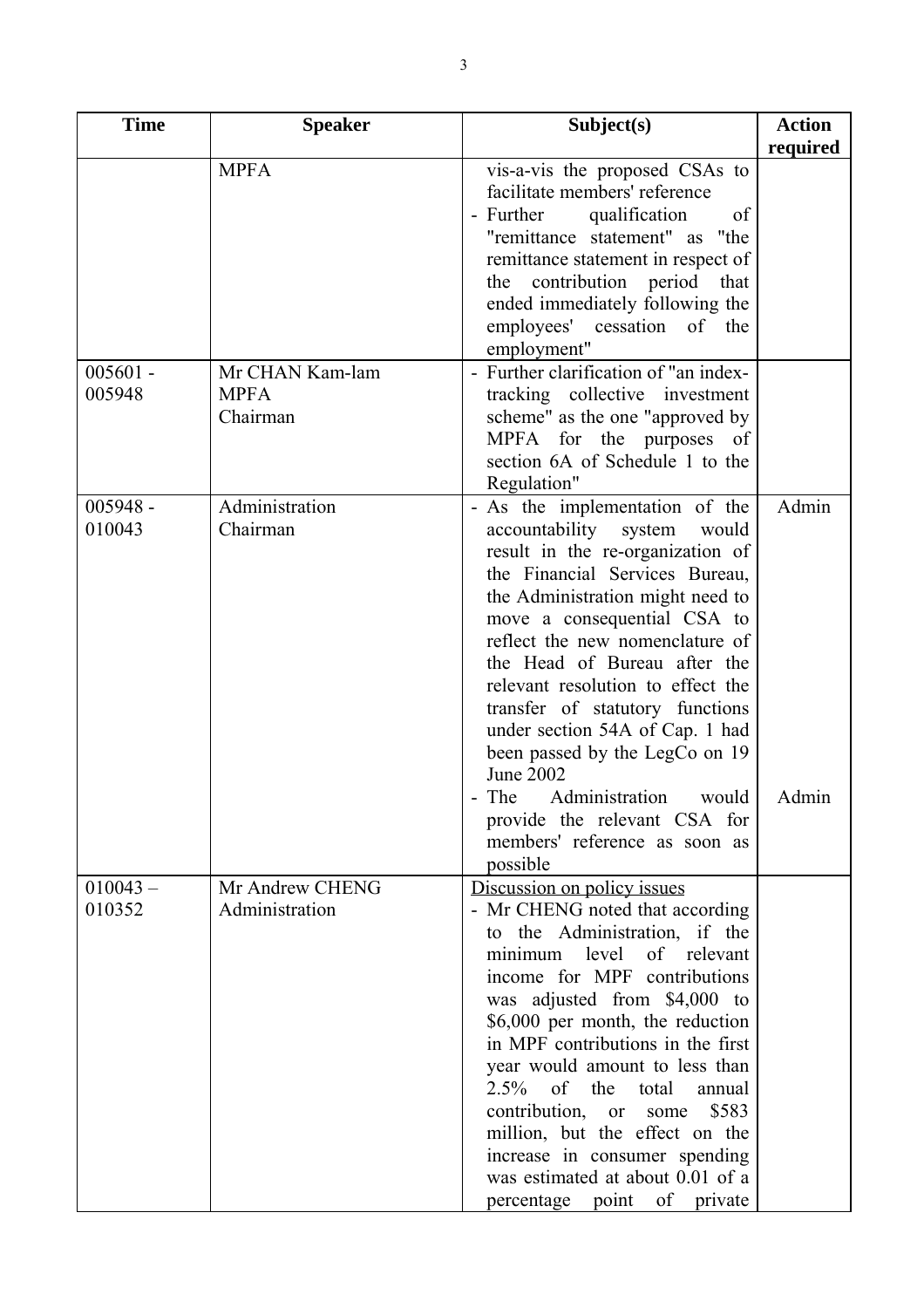| <b>Time</b>          | <b>Speaker</b>             | Subject(s)                                                                                                                                                                                                                                                                                                                                                                                                                                                                                                                                                                                                                                                                                                                                                                                                              | <b>Action</b> |
|----------------------|----------------------------|-------------------------------------------------------------------------------------------------------------------------------------------------------------------------------------------------------------------------------------------------------------------------------------------------------------------------------------------------------------------------------------------------------------------------------------------------------------------------------------------------------------------------------------------------------------------------------------------------------------------------------------------------------------------------------------------------------------------------------------------------------------------------------------------------------------------------|---------------|
|                      |                            |                                                                                                                                                                                                                                                                                                                                                                                                                                                                                                                                                                                                                                                                                                                                                                                                                         | required      |
| $010352 -$           | Mr Andrew CHENG            | expenditure<br>consumption<br>or<br>Gross Domestic Product in the<br>year of incidence<br>- At Mr CHENG's request, the<br>Administration<br>said that<br>the<br>Government Economist would be<br>consulted on whether<br>more<br>specific economic analysis on the<br>impact on the consumption<br>expenditure could be provided<br>- Drafting of the Chinese text of                                                                                                                                                                                                                                                                                                                                                                                                                                                   | Admin         |
| 011056               | Administration             | Clause 6 - proposed section                                                                                                                                                                                                                                                                                                                                                                                                                                                                                                                                                                                                                                                                                                                                                                                             |               |
| $011056-$<br>011258  | Chairman<br>Administration | 12(2A)<br>- Letter dated 13 June 2002 from<br>Assistant Legal Adviser<br>the<br>(ALA3) to the Administration to<br>seek further clarification<br>$_{\rm on}$<br>proposed section 43B(3) relating<br>to offence of employers' failure<br>to enrol relevant employees into<br>MPF schemes and on the drafting<br>of proposed section $43B(4)$<br>which dealt with the six-month<br>time-bar for prosecution of<br>offences (LC Paper No. $CB(1)$<br>$2029/01 - 02(02)$<br>- The Administration's response<br>dated 17 June 2002 to ALA3's<br>letter dated 13 June 2002 (LC<br>Paper No. CB(1)2029/01-02(03))<br>- The Administration confirmed<br>that proposed section $43B(3)(b)$<br>dealt with the subsequent offence<br>of the failure of an employer to<br>comply with a requirement<br>imposed by section $7(1A)$ . |               |
| $011258 -$<br>011656 | Chairman<br>Administration | - The Bills<br>Committee<br>would<br>report to the House Committee<br>on 28 June 2002<br>- The Administration intended to<br>Second<br>Reading<br>the<br>resume<br>debate on 10 July 2002<br>- The deadline for giving notice of<br>resumption of Second Reading<br>debate was 24 June 2002<br>- The deadline for giving notice to<br>move CSAs was 29 June 2002                                                                                                                                                                                                                                                                                                                                                                                                                                                        |               |